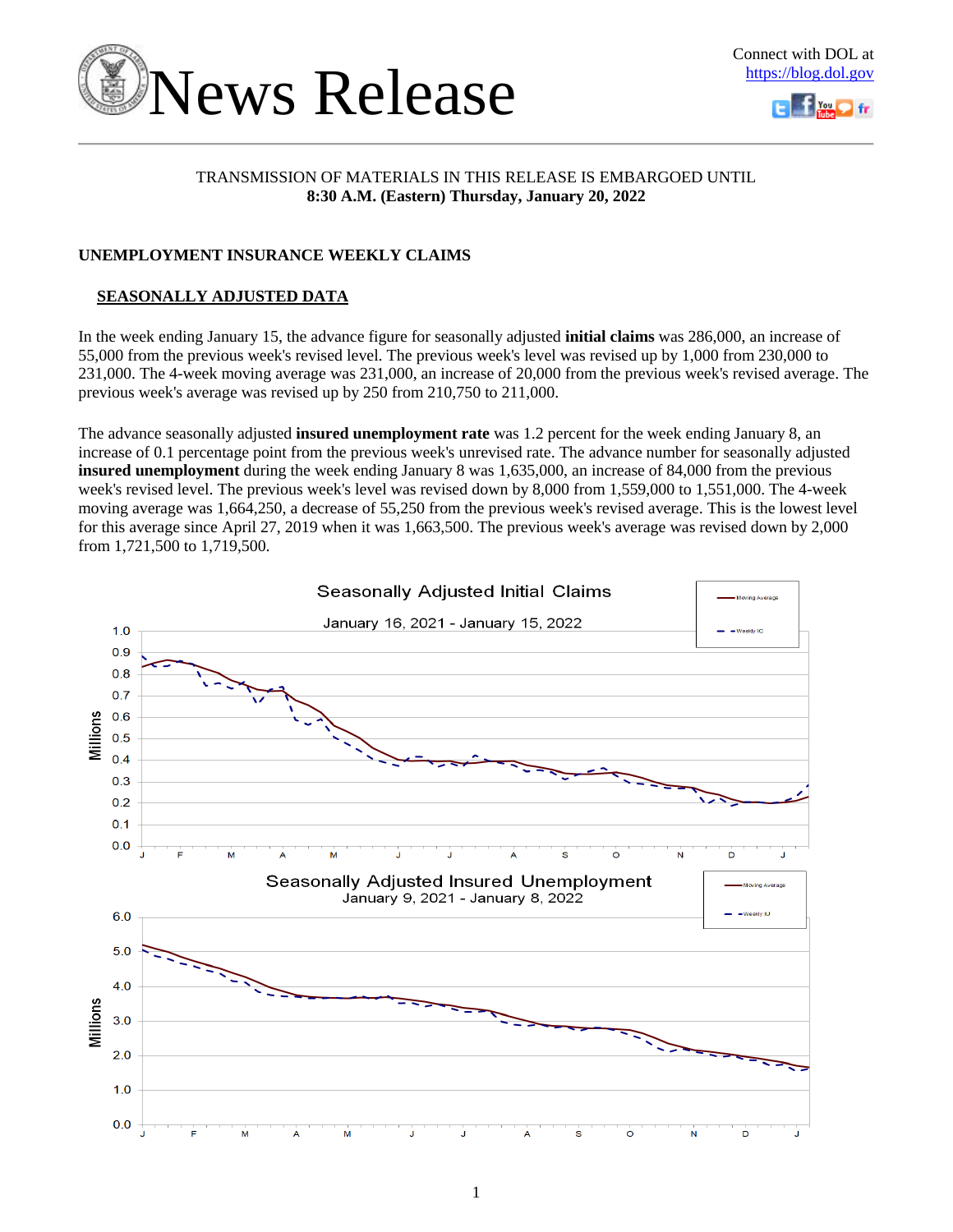### **UNADJUSTED DATA**

The advance number of actual initial claims under state programs, unadjusted, totaled 337,417 in the week ending January 15, a decrease of 83,418 (or -19.8 percent) from the previous week. The seasonal factors had expected a decrease of 138,773 (or -33.0 percent) from the previous week. There were 937,313 initial claims in the comparable week in 2021.

The advance unadjusted insured unemployment rate was 1.5 percent during the week ending January 8, unchanged from the prior week. The advance unadjusted level of insured unemployment in state programs totaled 2,075,750, an increase of 26,126 (or 1.3 percent) from the preceding week. The seasonal factors had expected a decrease of 57,330 (or -2.8 percent) from the previous week. A year earlier the rate was 3.9 percent and the volume was 5,479,170.



The total number of continued weeks claimed for benefits in all programs for the week ending January 1 was 2,128,752, an increase of 180,114 from the previous week. There were 16,946,982 weekly claims filed for benefits in all programs in the comparable week in 2021.

During the week ending January 1, Extended Benefits were available in the following 2 states: New Jersey, and New Mexico.

Initial claims for UI benefits filed by former Federal civilian employees totaled 1,479 in the week ending January 8, an increase of 779 from the prior week. There were 458 initial claims filed by newly discharged veterans, an increase of 119 from the preceding week.

There were 10,599 continued weeks claimed filed by former Federal civilian employees the week ending January 1, an increase of 980 from the previous week. Newly discharged veterans claiming benefits totaled 4,748, an increase of 197 from the prior week.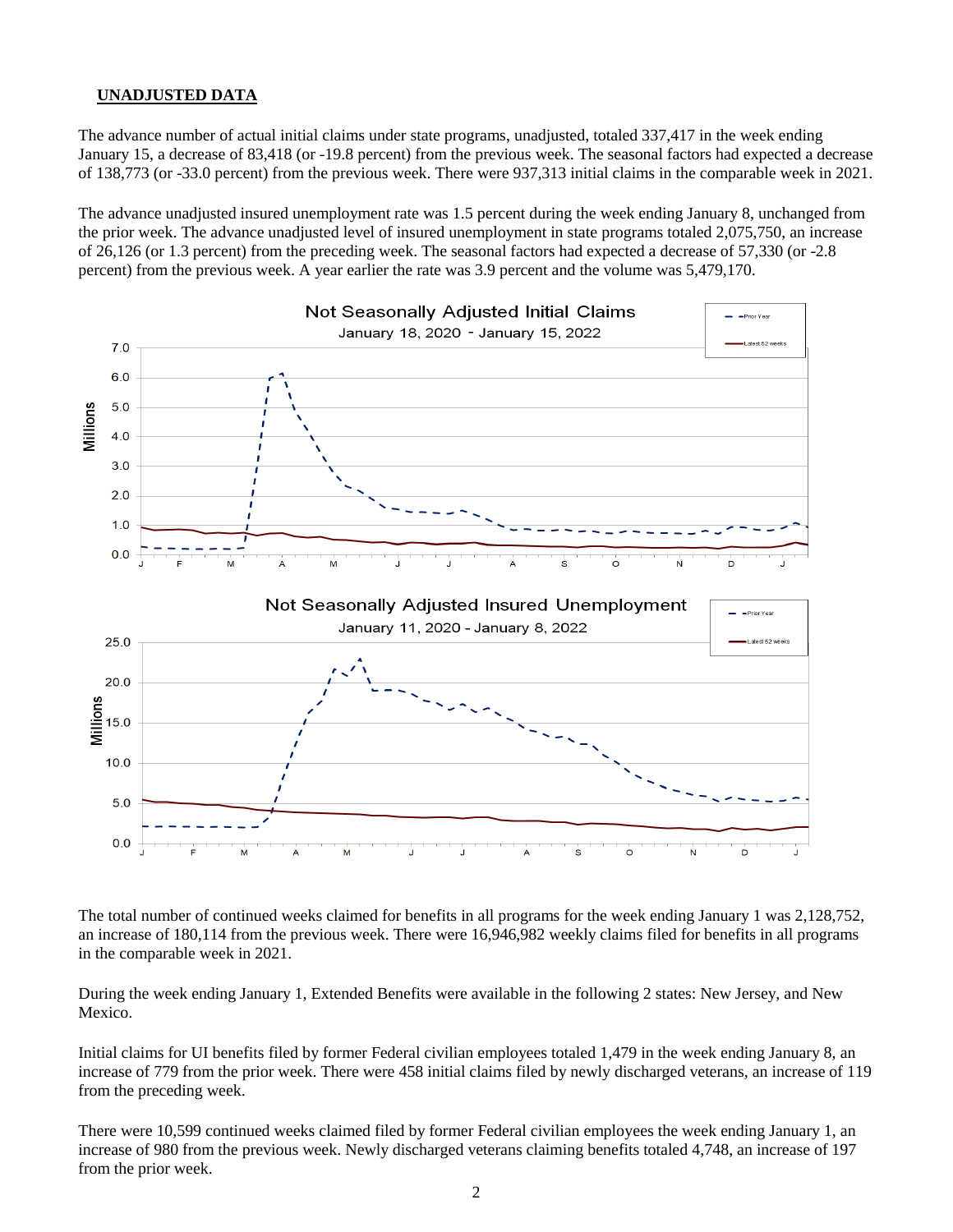The highest insured unemployment rates in the week ending January 1 were in Alaska (3.1), Minnesota (2.8), Kentucky (2.7), New Jersey (2.6), New York (2.6), Rhode Island (2.5), California (2.4), Connecticut (2.4), Massachusetts (2.3), and Oregon (2.3).

The largest increases in initial claims for the week ending January 8 were in California (+11,295), New York (+10,639), Texas (+10,437), Kentucky (+8,476), and Missouri (+7,768), while the largest decreases were in Massachusetts (-2,079), Connecticut (-1,437), Michigan (-1,158), New Hampshire (-424), and Rhode Island (-424).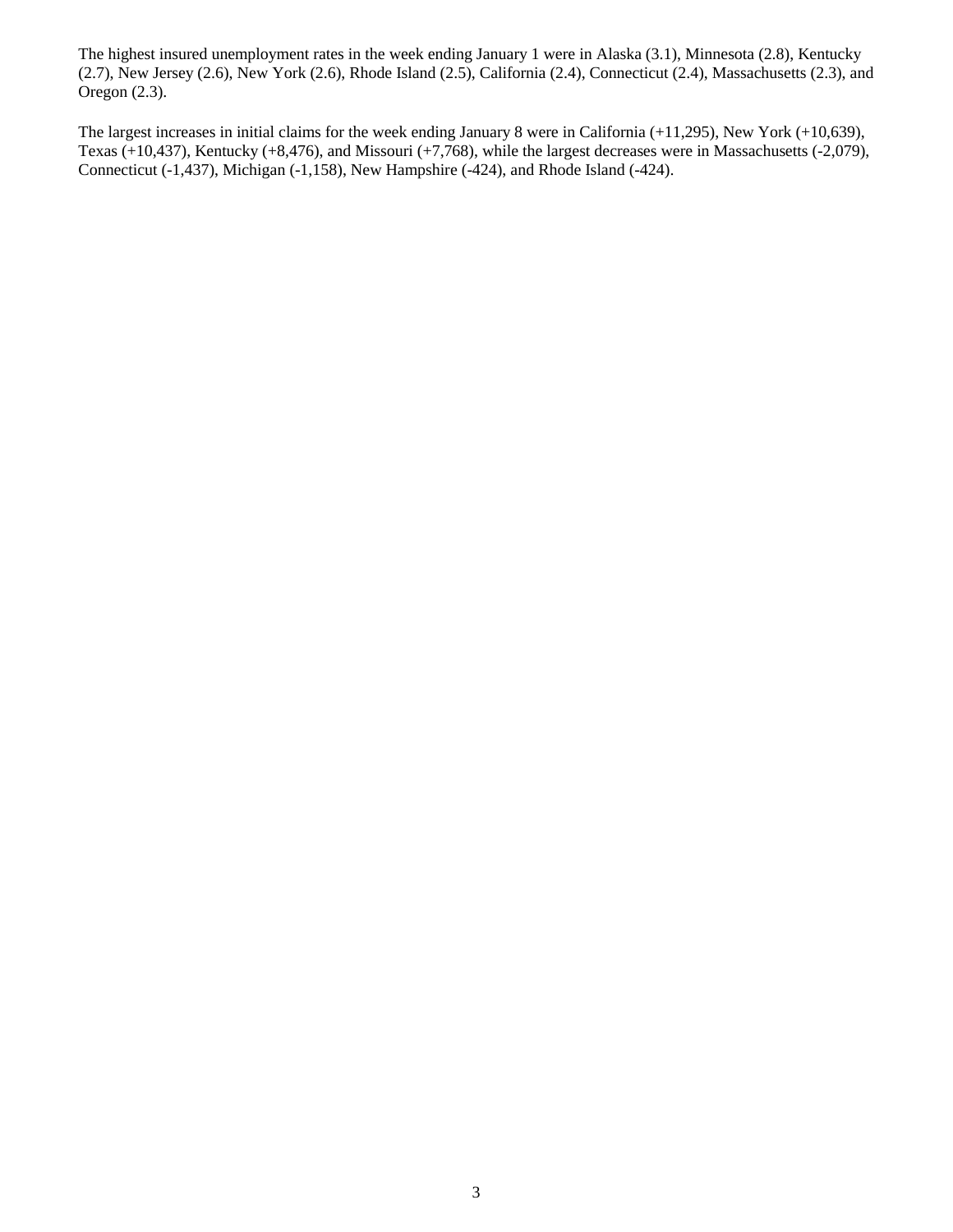### UNEMPLOYMENT INSURANCE DATA FOR REGULAR STATE PROGRAMS

| <b>January 15</b> | <b>January 8</b> | <b>Change</b> | <b>January 1</b> | Prior Year <sup>1</sup> |
|-------------------|------------------|---------------|------------------|-------------------------|
| 286,000           | 231,000          | $+55,000$     | 207,000          | 886,000                 |
| 337,417           | 420,835          | $-83,418$     | 315,753          | 937,313                 |
| 231,000           | 211,000          | $+20.000$     | 204,500          | 833,500                 |
| <b>January 8</b>  | <b>January 1</b> | <b>Change</b> | December 25      | Prior Year <sup>1</sup> |
| 1,635,000         | 1,551,000        | $+84,000$     | 1,753,000        | 5,061,000               |
| 2,075,750         | 2,049,624        | $+26.126$     | 1,869,757        | 5,479,170               |
| 1,664,250         | 1,719,500        | $-55,250$     | 1,798,500        | 5,198,000               |
| 1.2%              | 1.1%             | $+0.1$        | 1.3%             | 3.6%                    |
| 1.5%              | 1.5%             | 0.0           | 1.4%             | 3.9%                    |
|                   |                  |               |                  |                         |

### INITIAL CLAIMS FILED IN FEDERAL PROGRAMS (UNADJUSTED)<sup>3</sup>

| <b>WEEK ENDING</b>              | January 8 | January 1 | <b>Change</b> | <b>Prior Year</b> |
|---------------------------------|-----------|-----------|---------------|-------------------|
| Federal Employees (UCFE)        | 1.479     | 700       | $+779$        | 3.140             |
| Newly Discharged Veterans (UCX) | 458       | 339       | $+119$        | 1,251             |

### CONTINUED WEEKS CLAIMED FILED FOR UI BENEFITS IN ALL PROGRAMS (UNADJUSTED)<sup>3</sup>

| <b>WEEK ENDING</b>                     | <b>January 1</b> | December 25 | <b>Change</b> | Prior Year <sup>1</sup> |
|----------------------------------------|------------------|-------------|---------------|-------------------------|
| <b>Regular State</b>                   | 2,044,444        | 1,865,443   | $+179,001$    | 5,723,524               |
| <b>Federal Employees</b>               | 10,599           | 9,619       | $+980$        | 18,624                  |
| <b>Newly Discharged Veterans</b>       | 4,748            | 4.551       | $+197$        | 9,701                   |
| Extended Benefits <sup>4</sup>         | 52,508           | 53,633      | $-1.125$      | 1,409,558               |
| State Additional Benefits <sup>5</sup> | 1.991            | 1.999       | -8            | 2,539                   |
| STC / Workshare <sup>6</sup>           | 14,462           | 13,393      | $+1,069$      | 86,498                  |
| TOTAL <sup>7</sup>                     | 2,128,752        | 1,948,638   | $+180,114$    | 16,946,982              |
|                                        |                  |             |               |                         |

### FOOTNOTES

SA - Seasonally Adjusted Data, NSA - Not Seasonally Adjusted Data Continued weeks claimed represent all weeks of benefits claimed during the week being reported, and do not represent weeks claimed by unique individuals.

- 1. Prior year is comparable to most recent data.
- 2. Most recent week used covered employment of 138,088,262 as denominator.
- 3. NOTICE: Ongoing claims for PUA and PEUC are no longer included in this news release. Any ongoing claims for these programs represent activity for periods prior to the programs' expiration on September 6, 2021. Claims activity for these programs will continue to be posted online at: [Weekly Pandemic Program Claims](https://oui.doleta.gov/unemploy/docs/weekly_pandemic_claims.xlsx)
- 4. Information on the EB program can be found here: [EB Program information](https://oui.doleta.gov/unemploy/extenben.asp)
- 5. Some states maintain additional benefit programs for those claimants who exhaust regular benefits, and when applicable, extended benefits. Information on states that participate, and the extent of benefits paid, can be found starting on page 4-4 of this link: [Extensions and Special Programs PDF](https://oui.doleta.gov/unemploy/pdf/uilawcompar/2020/special.pdf#page=4)
- 6. Information on STC/Worksharing can be found starting on page 9-10 of the following link: [Extensions and Special Programs](https://oui.doleta.gov/unemploy/pdf/uilawcompar/2020/special.pdf#page=9)  [PDF](https://oui.doleta.gov/unemploy/pdf/uilawcompar/2020/special.pdf#page=9)
- 7. Prior year total includes PUA and PEUC claims.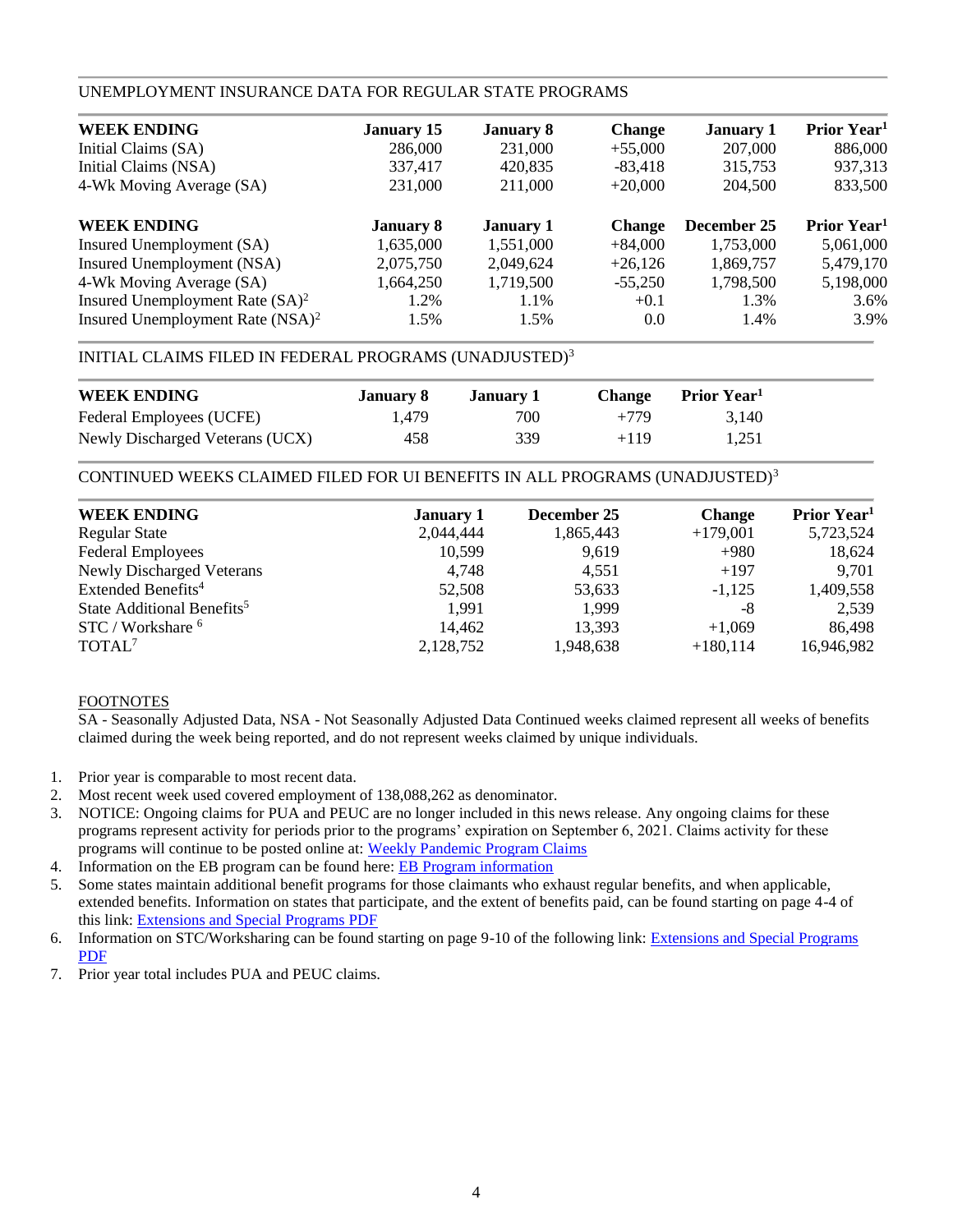### Advance State Claims - Not Seasonally Adjusted

|                      |         | Initial Claims Filed During Week Ended January 15 |           | Insured Unemployment For Week Ended January 8 |           |          |  |
|----------------------|---------|---------------------------------------------------|-----------|-----------------------------------------------|-----------|----------|--|
| <b>STATE</b>         | Advance | Prior Wk                                          | Change    | Advance                                       | Prior Wk  | Change   |  |
| Alabama              | 4,257   | 5,395                                             | $-1,138$  | 4,615                                         | 7,443     | $-2,828$ |  |
| Alaska               | 1,380   | 1,475                                             | $-95$     | 8,747                                         | 8,899     | $-152$   |  |
| Arizona              | 2,874   | 3,317                                             | $-443$    | 11,261                                        | 13,977    | $-2,716$ |  |
| Arkansas             | 1,353   | 1,996                                             | $-643$    | 9,584                                         | 12,235    | $-2,651$ |  |
| California**         | 67,544  | 61,469                                            | 6,075     | 420,736                                       | 395,492   | 25,244   |  |
| Colorado             | 2,811   | 3,281                                             | $-470$    | 20,646                                        | 19,872    | 774      |  |
| Connecticut          | 5,465   | 7,885                                             | $-2,420$  | 32,610                                        | 37,235    |          |  |
|                      | 670     | 790                                               | $-120$    |                                               |           | $-4,625$ |  |
| Delaware             |         |                                                   |           | 5,621                                         | 4,998     | 623      |  |
| District of Columbia | 2,074   | 2,976                                             | $-902$    | 6,553                                         | 6,288     | 265      |  |
| Florida              | 7,694   | 10,103                                            | $-2,409$  | 41,839                                        | 48,587    | $-6,748$ |  |
| Georgia              | 6,700   | 7,586                                             | $-886$    | 39,108                                        | 36,050    | 3,058    |  |
| Hawaii               | 2,229   | 2,836                                             | $-607$    | 10,139                                        | 10,555    | $-416$   |  |
| Idaho                | 1,592   | 2,493                                             | $-901$    | 8,761                                         | 8,860     | -99      |  |
| Illinois             | 14,396  | 16,782                                            | $-2,386$  | 139,934                                       | 113,614   | 26,320   |  |
| Indiana              | 9,168   | 11,926                                            | $-2,758$  | 32,700                                        | 32,722    | $-22$    |  |
| Iowa                 | 3,260   | 4,985                                             | $-1,725$  | 24,963                                        | 24,541    | 422      |  |
| Kansas               | 2,630   | 3,114                                             | $-484$    | 7,144                                         | 6,515     | 629      |  |
| Kentucky             | 11,752  | 11,245                                            | 507       | 41,990                                        | 47,786    | $-5,796$ |  |
| Louisiana            | 2,238   | 2,861                                             | $-623$    | 14,706                                        | 16,520    | $-1,814$ |  |
| Maine                | 1,198   | 1,608                                             | $-410$    | 7,873                                         | 7,487     | 386      |  |
| Maryland             | 3,378   | 4,492                                             | $-1,114$  | 23,262                                        | 23,403    | $-141$   |  |
| Massachusetts        | 9,361   | 11,537                                            | $-2,176$  | 74,471                                        | 76,626    | $-2,155$ |  |
| Michigan             | 12,136  | 18,033                                            | $-5,897$  | 67,814                                        | 59,478    | 8,336    |  |
| Minnesota            | 6,951   | 9,499                                             | $-2,548$  | 74,730                                        | 74,074    | 656      |  |
| Mississippi          | 1,287   | 1,781                                             | $-494$    | 5,424                                         | 6,431     | $-1,007$ |  |
| Missouri             | 5,096   | 12,585                                            | $-7,489$  | 23,371                                        | 20,863    | 2,508    |  |
| Montana              | 1,250   | 2,056                                             | $-806$    | 9,618                                         | 9,009     | 609      |  |
| Nebraska             | 1,452   | 1,627                                             | $-175$    | 5,698                                         | 5,708     | $-10$    |  |
| Nevada               | 3,234   | 3,477                                             | $-243$    | 19,145                                        | 21,442    | $-2,297$ |  |
| New Hampshire        | 534     | 632                                               | $-98$     | 2,922                                         | 3,703     | $-781$   |  |
| New Jersey           | 14,598  | 16,525                                            | $-1,927$  | 101,788                                       | 98,533    | 3,255    |  |
| New Mexico           | 962     | 1,233                                             | $-271$    | 10,619                                        | 11,052    | $-433$   |  |
| New York             | 23,098  | 37,109                                            | $-14,011$ | 208,104                                       | 217,716   | $-9,612$ |  |
|                      |         |                                                   | 55        |                                               |           |          |  |
| North Carolina       | 3,972   | 3,917                                             |           | 15,001                                        | 16,589    | $-1,588$ |  |
| North Dakota         | 810     | 1,436                                             | $-626$    | 6,300                                         | 5,144     | 1,156    |  |
| Ohio                 | 14,982  | 17,482                                            | $-2,500$  | 59,240                                        | 56,754    | 2,486    |  |
| Oklahoma             | 1,834   | 2,760                                             | $-926$    | 11,803                                        | 14,177    | $-2,374$ |  |
| Oregon               | 5,332   | 9,471                                             | $-4,139$  | 35,713                                        | 42,057    | $-6,344$ |  |
| Pennsylvania         | 18,935  | 20,160                                            | $-1,225$  | 94,826                                        | 100,579   | $-5,753$ |  |
| Puerto Rico **       | 863     | 780                                               | 83        | 16,543                                        | 11,213    | 5,330    |  |
| Rhode Island         | 2,004   | 1,554                                             | 450       | 10,942                                        | 10,978    | $-36$    |  |
| South Carolina       | 2,047   | 4,056                                             | $-2,009$  | 13,753                                        | 16,153    | $-2,400$ |  |
| South Dakota         | 273     | 557                                               | $-284$    | 2,730                                         | 2,596     | 134      |  |
| Tennessee            | 6,886   | 9,495                                             | $-2,609$  | 18,642                                        | 17,931    | 711      |  |
| Texas                | 17,714  | 23,837                                            | $-6,123$  | 115,216                                       | 117,922   | $-2,706$ |  |
| Utah                 | 5,798   | 8,101                                             | $-2,303$  | 10,687                                        | 8,946     | 1,741    |  |
| Vermont              | 685     | 908                                               | $-223$    | 4,452                                         | 4,291     | 161      |  |
| Virgin Islands       | $26\,$  | 54                                                | $-28$     | 638                                           | 534       | 104      |  |
| Virginia **          | 2,383   | 2,443                                             | $-60$     | 18,122                                        | 8,190     | 9,932    |  |
| Washington           | 5,668   | 11,593                                            | $-5,925$  | 66,462                                        | 67,829    | $-1,367$ |  |
| West Virginia*       | 1,657   | 2,142                                             | $-485$    | 9,243                                         | 9,455     | $-212$   |  |
| Wisconsin            | 10,396  | 14,428                                            | $-4,032$  | 45,893                                        | 48,011    | $-2,118$ |  |
| Wyoming              | 530     | 952                                               | $-422$    | 3,048                                         | 2,561     | 487      |  |
| <b>US</b> Total      | 337,417 | 420,835                                           | $-83,418$ | 2,075,750                                     | 2,049,624 | 26,126   |  |
|                      |         |                                                   |           |                                               |           |          |  |

Note: Advance claims are not directly comparable to claims reported in prior weeks. Advance claims are reported by the state liable for paying the unemployment compensation, whereas previous weeks reported claims reflect claimants by state of residence. In addition, claims reported as "workshare equivalent" in the previous week are added to the advance claims as a proxy for the current week's "workshare equivalent" activity.

\*Denotes OUI estimate.

\*\*Denotes state estimate.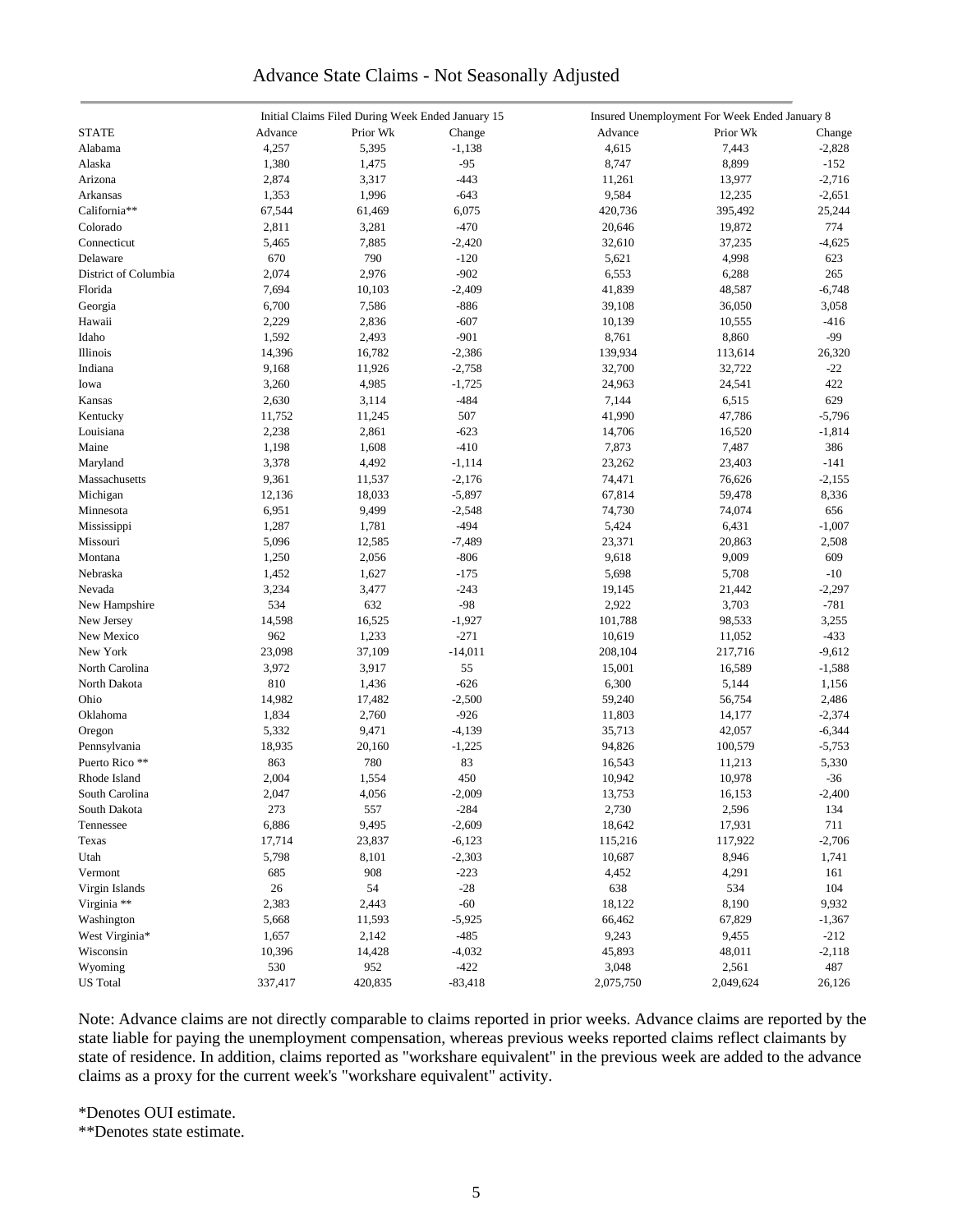# Seasonally Adjusted US Weekly UI Claims (in thousands)

|                        |                | Change<br>from |         |                |                      |          |            |
|------------------------|----------------|----------------|---------|----------------|----------------------|----------|------------|
|                        | <b>Initial</b> | <b>Prior</b>   | 4-Week  | <b>Insured</b> | from<br><b>Prior</b> | 4-Week   |            |
| <b>Week Ending</b>     | <b>Claims</b>  | Week           | Average | Unemployment   | Week                 | Average  | <b>IUR</b> |
| January 9, 2021        | 904            | 123            | 812.75  | 5,061          | $-179$               | 5,198.00 | 3.6        |
| January 16, 2021       | 886            | $-18$          | 833.50  | 4,878          | $-183$               | 5,089.75 | 3.4        |
| January 23, 2021       | 836            | $-50$          | 851.75  | 4,791          | $-87$                | 4,992.50 | 3.4        |
| January 30, 2021       | 837            | $\mathbf{1}$   | 865.75  | 4,655          | $-136$               | 4,846.25 | 3.3        |
| February 6, 2021       | 863            | 26             | 855.50  | 4,592          | $-63$                | 4,729.00 | 3.2        |
| February 13, 2021      | 847            | $-16$          | 845.75  | 4,469          | $-123$               | 4,626.75 | 3.1        |
| February 20, 2021      | 747            | $-100$         | 823.50  | 4,383          | $-86$                | 4,524.75 | 3.1        |
| February 27, 2021      | 761            | 14             | 804.50  | 4,157          | $-226$               | 4,400.25 | 2.9        |
| March 6, 2021          | 734            | $-27$          | 772.25  | 4,123          | $-34$                | 4,283.00 | 2.9        |
| March 13, 2021         | 765            | 31             | 751.75  | 3,841          | $-282$               | 4,126.00 | 2.7        |
| March 20, 2021         | 658            | $-107$         | 729.50  | 3,753          | $-88$                | 3,968.50 | 2.6        |
| March 27, 2021         | 729            | 71             | 721.50  | 3,717          | $-36$                | 3,858.50 | 2.6        |
| April 3, 2021          | 742            | 13             | 723.50  | 3,708          | $-9$                 | 3,754.75 | 2.7        |
| April 10, 2021         | 586            | $-156$         | 678.75  | 3,652          | $-56$                | 3,707.50 | 2.6        |
| April 17, 2021         | 566            | $-20$          | 655.75  | 3,653          | $\mathbf{1}$         | 3,682.50 | 2.6        |
| April 24, 2021         | 590            | 24             | 621.00  | 3,680          | 27                   | 3,673.25 | 2.6        |
| May 1, 2021            | 507            | $-83$          | 562.25  | 3,640          | $-40$                | 3,656.25 | 2.6        |
| May 8, 2021            | 478            | $-29$          | 535.25  | 3,738          | 98                   | 3,677.75 | 2.7        |
| May 15, 2021           | 444            | $-34$          | 504.75  | 3,611          | $-127$               | 3,667.25 | 2.6        |
| May 22, 2021           | 405            | $-39$          | 458.50  | 3,769          | 158                  | 3,689.50 | 2.7        |
| May 29, 2021           | 388            | $-17$          | 428.75  | 3,517          | $-252$               | 3,658.75 | 2.5        |
| June 5, 2021           | 374            | $-14$          | 402.75  | 3,528          | 11                   | 3,606.25 | 2.5        |
| June 12, 2021          | 418            | 44             | 396.25  | 3,412          | $-116$               | 3,556.50 | 2.5        |
| June 19, 2021          | 416            | $-2$           | 399.00  | 3,484          | $72\,$               | 3,485.25 | $2.5\,$    |
| June 26, 2021          | 368            | $-48$          | 394.00  | 3,367          | $-117$               | 3,447.75 | 2.4        |
| July 3, 2021           | 386            | 18             | 397.00  |                | $-102$               | 3,382.00 | 2.4        |
| July 10, 2021          | 368            | $-18$          | 384.50  | 3,265<br>3,262 | $-3$                 | 3,344.50 | 2.4        |
|                        | 424            | 56             | 386.50  | 3,296          | 34                   | 3,297.50 | 2.4        |
| July 17, 2021          | 399            | $-25$          | 394.25  | 2,980          | $-316$               | 3,200.75 | 2.2        |
| July 24, 2021          | 387            | $-12$          |         |                | $-81$                |          | 2.1        |
| July 31, 2021          |                |                | 394.50  | 2,899          |                      | 3,109.25 |            |
| August 7, 2021         | 377            | $-10$          | 396.75  | 2,865          | $-34$                | 3,010.00 | 2.1        |
| August 14, 2021        | 349            | $-28$          | 378.00  | 2,908          | 43                   | 2,913.00 | 2.1        |
| August 21, 2021        | 354            | 5              | 366.75  | 2,805          | $-103$               | 2,869.25 | 2.0        |
| August 28, 2021        | 345            | $-9$           | 356.25  | 2,852          | 47                   | 2,857.50 | $2.1\,$    |
| September 4, 2021      | 312            | $-33$          | 340.00  | 2,715          | $-137$               | 2,820.00 | 2.0        |
| September 11, 2021     | 335            | 23             | 336.50  | 2,820          | 105                  | 2,798.00 | 2.1        |
| September 18, 2021     | 351            | 16             | 335.75  | 2,811          | $-9$                 | 2,799.50 | 2.1        |
| September 25, 2021     | 364            | 13             | 340.50  | 2,727          | $-84$                | 2,768.25 | $2.0\,$    |
| October 2, 2021        | 329            | $-35$          | 344.75  | 2,603          | $-124$               | 2,740.25 | 1.9        |
| October 9, 2021        | 296            | $-33$          | 335.00  | 2,480          | $-123$               | 2,655.25 | 1.8        |
| October 16, 2021       | 291            | $-5$           | 320.00  | 2,239          | $-241$               | 2,512.25 | 1.7        |
| October 23, 2021       | 283            | $\mbox{-}8$    | 299.75  | 2,101          | $-138$               | 2,355.75 | 1.6        |
| October 30, 2021       | 271            | $-12$          | 285.25  | 2,209          | 108                  | 2,257.25 | 1.6        |
| November 6, 2021       | 269            | $-2$           | 278.50  | 2,109          | $-100$               | 2,164.50 | 1.6        |
| November 13, 2021      | 270            | $\mathbf{1}$   | 273.25  | 2,055          | $-54$                | 2,118.50 | 1.5        |
| November 20, 2021      | 194            | $-76$          | 251.00  | 1,954          | $-101$               | 2,081.75 | 1.4        |
| November 27, 2021      | 227            | 33             | 240.00  | 1,999          | 45                   | 2,029.25 | 1.5        |
| December 4, 2021       | 188            | $-39$          | 219.75  | 1,867          | $-132$               | 1,968.75 | 1.4        |
| December 11, 2021      | 205            | 17             | 203.50  | 1,856          | $-11$                | 1,919.00 | 1.4        |
| December 18, 2021      | 206            | 1              | 206.50  | 1,718          | $-138$               | 1,860.00 | 1.3        |
| December 25, 2021      | 200            | $-6$           | 199.75  | 1,753          | 35                   | 1,798.50 | 1.3        |
| January 1, 2022        | 207            | 7              | 204.50  | 1,551          | $-202$               | 1,719.50 | $1.1\,$    |
| <b>January 8, 2022</b> | 231            | 24             | 211.00  | 1,635          | 84                   | 1,664.25 | 1.2        |
| January 15, 2022       | 286            | 55             | 231.00  |                |                      |          |            |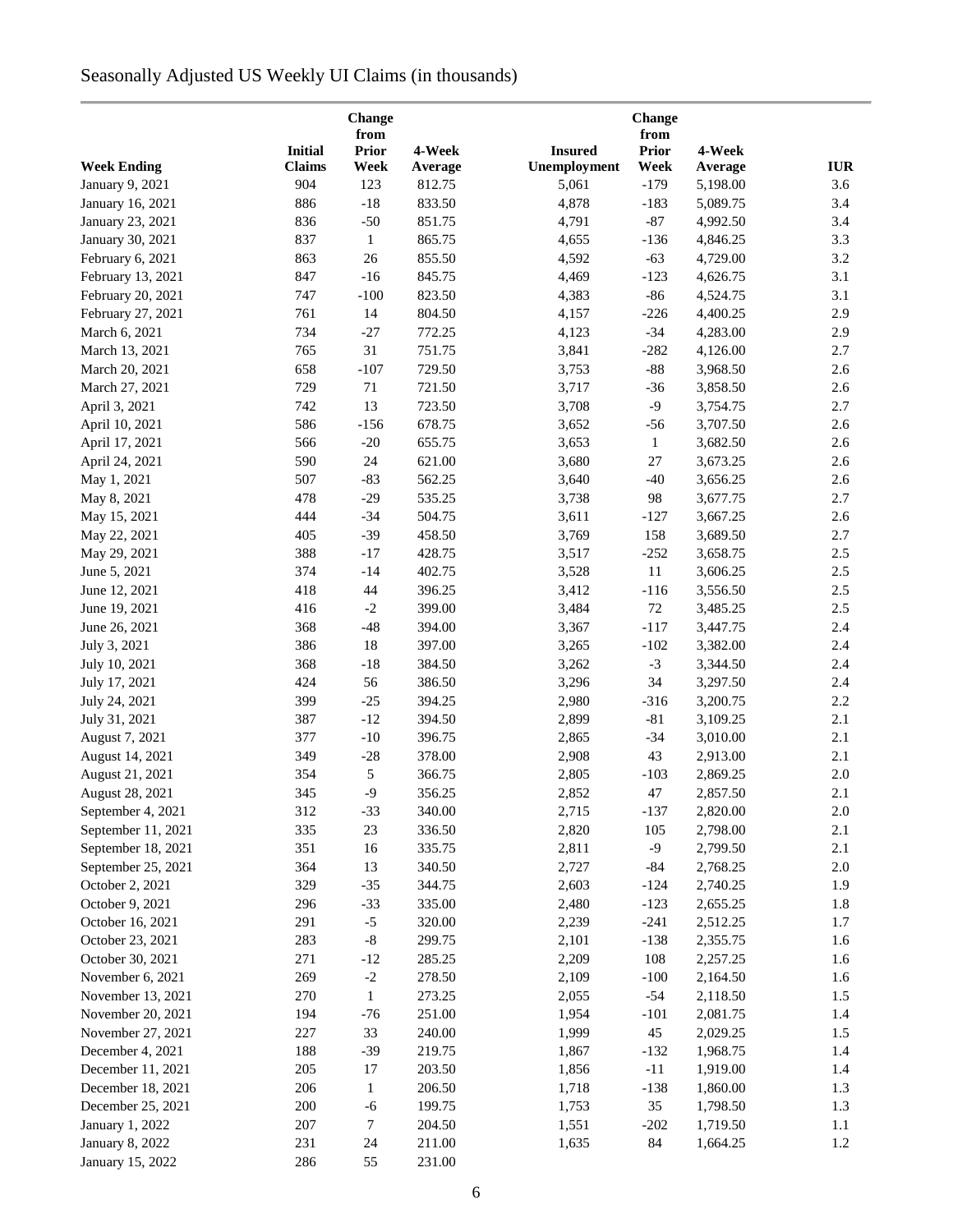|                      |                  | EB Claims Filed During Weeks Ended: |                  |  |  |  |  |  |
|----------------------|------------------|-------------------------------------|------------------|--|--|--|--|--|
| <b>STATE</b>         | January 1        | December 25                         | Change           |  |  |  |  |  |
| Alabama              | $\boldsymbol{0}$ | $\boldsymbol{0}$                    | $\boldsymbol{0}$ |  |  |  |  |  |
| Alaska               | 8                | $\mathfrak{2}$                      | 6                |  |  |  |  |  |
| Arizona              | 13               | 6                                   | 7                |  |  |  |  |  |
| Arkansas             | $\boldsymbol{0}$ | $\boldsymbol{0}$                    | $\boldsymbol{0}$ |  |  |  |  |  |
| California           | 2,525            | 2,346                               | 179              |  |  |  |  |  |
| Colorado             | $\mathbf{1}$     | 48                                  | $-47$            |  |  |  |  |  |
| Connecticut          | 6,116            | 6,896                               | $-780$           |  |  |  |  |  |
| Delaware             | $\boldsymbol{0}$ | $\boldsymbol{0}$                    | $\boldsymbol{0}$ |  |  |  |  |  |
| District of Columbia | $\mathbf{1}$     | $\mathbf{1}$                        | $\boldsymbol{0}$ |  |  |  |  |  |
| Florida              | 122              | 109                                 | 13               |  |  |  |  |  |
| Georgia              | $\boldsymbol{0}$ | $\boldsymbol{0}$                    | $\boldsymbol{0}$ |  |  |  |  |  |
| Hawaii               | $\boldsymbol{0}$ | $\boldsymbol{0}$                    | $\boldsymbol{0}$ |  |  |  |  |  |
| Idaho                | $\boldsymbol{0}$ | $\mathbf{1}$                        | $-1$             |  |  |  |  |  |
| Illinois             | 45               | 28                                  | 17               |  |  |  |  |  |
| Indiana              | 14               | 3                                   | 11               |  |  |  |  |  |
| Iowa                 | $\mathbf{1}$     | $\mathbf{1}$                        | $\boldsymbol{0}$ |  |  |  |  |  |
| Kansas               | 6                | $\tau$                              | $-1$             |  |  |  |  |  |
| Kentucky             | $\boldsymbol{0}$ | $\boldsymbol{0}$                    | $\boldsymbol{0}$ |  |  |  |  |  |
| Louisiana            | $\mathbf{2}$     | 3                                   | $-1$             |  |  |  |  |  |
| Maine                | 5                | 10                                  | $-5$             |  |  |  |  |  |
| Maryland             | 13               | 19                                  | -6               |  |  |  |  |  |
| Massachusetts        | $\boldsymbol{0}$ | $\boldsymbol{0}$                    | $\boldsymbol{0}$ |  |  |  |  |  |
| Michigan             | 35               | 11                                  | 24               |  |  |  |  |  |
| Minnesota            | $\boldsymbol{0}$ | $\boldsymbol{0}$                    | $\boldsymbol{0}$ |  |  |  |  |  |
| Mississippi          | 9                | $\,$ 8 $\,$                         | $\mathbf{1}$     |  |  |  |  |  |
| Missouri             | $\overline{4}$   | $\overline{4}$                      | $\boldsymbol{0}$ |  |  |  |  |  |
| Montana              | $\mathbf{1}$     | $\mathbf{1}$                        | $\boldsymbol{0}$ |  |  |  |  |  |
| Nebraska             | $\boldsymbol{0}$ | $\boldsymbol{0}$                    | $\boldsymbol{0}$ |  |  |  |  |  |
| Nevada               | 3                | 11                                  | -8               |  |  |  |  |  |
| New Hampshire        | $\overline{4}$   | 5                                   | $-1$             |  |  |  |  |  |
| New Jersey           | 39,898           | 40,141                              | $-243$           |  |  |  |  |  |
| New Mexico           | 2,980            | 3,405                               | $-425$           |  |  |  |  |  |
| New York             | 84               | 85                                  | $-1$             |  |  |  |  |  |
| North Carolina       | 22               | 29                                  | $-7$             |  |  |  |  |  |
| North Dakota         | $\boldsymbol{0}$ | $\boldsymbol{0}$                    | $\boldsymbol{0}$ |  |  |  |  |  |
| Ohio                 | 46               | 33                                  | 13               |  |  |  |  |  |
| Oklahoma             | $\boldsymbol{0}$ | $\boldsymbol{0}$                    | $\boldsymbol{0}$ |  |  |  |  |  |
| Oregon               | $\overline{4}$   | $\overline{4}$                      | $\boldsymbol{0}$ |  |  |  |  |  |
| Pennsylvania         | 151              | 72                                  | 79               |  |  |  |  |  |
| Puerto Rico          | 37               | 37                                  | $\boldsymbol{0}$ |  |  |  |  |  |
| Rhode Island         | 3                | $\,$ 8 $\,$                         | $-5$             |  |  |  |  |  |
| South Carolina       | 10               | 11                                  | $-1$             |  |  |  |  |  |
| South Dakota         | $\boldsymbol{0}$ | $\boldsymbol{0}$                    | $\boldsymbol{0}$ |  |  |  |  |  |
| Tennessee            | $\boldsymbol{7}$ | $\boldsymbol{0}$                    | $\boldsymbol{7}$ |  |  |  |  |  |
| Texas                | 295              | 221                                 | 74               |  |  |  |  |  |
| Utah                 | $\boldsymbol{0}$ | $\overline{0}$                      | $\boldsymbol{0}$ |  |  |  |  |  |
| Vermont              | 15               | $\overline{4}$                      | 11               |  |  |  |  |  |
| Virgin Islands       | $\boldsymbol{0}$ | $\mathbf{1}$                        | $-1$             |  |  |  |  |  |
| Virginia             | $\boldsymbol{0}$ | $\boldsymbol{0}$                    | $\boldsymbol{0}$ |  |  |  |  |  |
| Washington           | $\overline{4}$   | $\boldsymbol{0}$                    | $\overline{4}$   |  |  |  |  |  |
| West Virginia        | 16               | 3                                   | 13               |  |  |  |  |  |
| Wisconsin            | $\,$ 8 $\,$      | 58                                  | $-50$            |  |  |  |  |  |
| Wyoming              | $\boldsymbol{0}$ | $\,1$                               | $-1$             |  |  |  |  |  |
| <b>US</b> Total      | 52,508           | 53,633                              | $-1,125$         |  |  |  |  |  |
|                      |                  |                                     |                  |  |  |  |  |  |

## Extended Benefits (EB) Continued Claims - Not Seasonally Adjusted

Note: Information on the EB program can be found here: [EB Program information](https://oui.doleta.gov/unemploy/extenben.asp)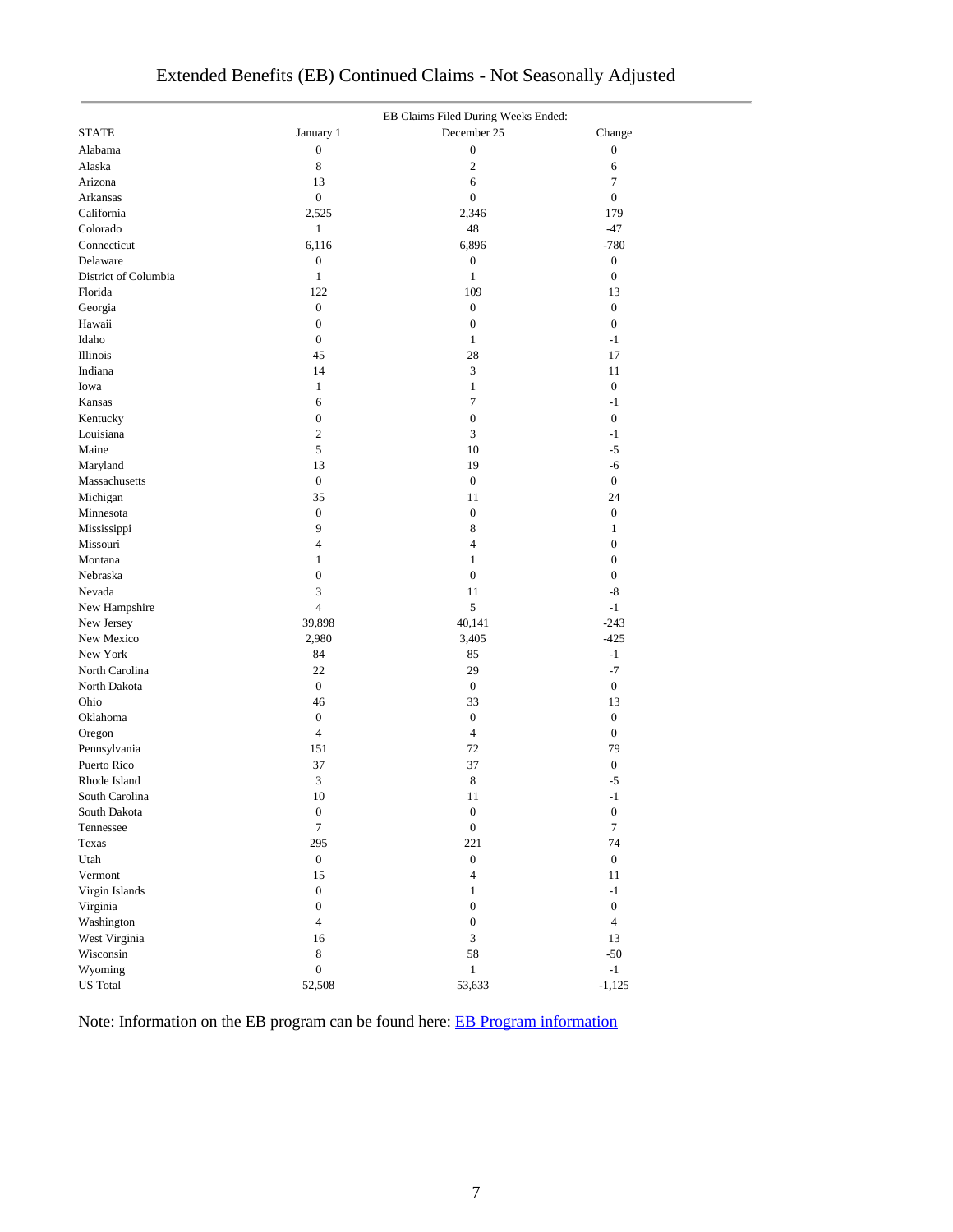#### INITIAL CLAIMS FILED DURING WEEK ENDED JANUARY 8

| INSURED UNEMPLOYMENT FOR WEEK ENDED |  |  |
|-------------------------------------|--|--|
| <b>JANUARY 1</b>                    |  |  |

|                      |              | <b>CHANGE FROM</b><br>LAST | YEAR                           |                   |                  |         |                   | LAST         | <b>CHANGE FROM</b><br>YEAR                    |                   |                  | <b>ALL PROGRAMS</b><br><b>EXCLUDING</b><br><b>RAILROAD</b> |
|----------------------|--------------|----------------------------|--------------------------------|-------------------|------------------|---------|-------------------|--------------|-----------------------------------------------|-------------------|------------------|------------------------------------------------------------|
| <b>STATE NAME</b>    | <b>STATE</b> | WEEK                       | AGO                            | UCFE <sup>1</sup> | UCX <sup>1</sup> | STATE   | $(\frac{9}{6})^2$ | WEEK         | AGO                                           | UCFE <sup>1</sup> | UCX <sup>1</sup> | <b>RETIREMENT</b>                                          |
| Alabama              | 5,395        | 2,564                      | $-8,689$                       | 10                | 12               | 7,443   | 0.4               | 1,202        | $-9,238$                                      | 34                | 21               | 7,498                                                      |
| Alaska               | 1,475        | 420                        | $-2,425$                       | 12                | $\mathbf{1}$     | 8,899   | 3.1               | $-37$        | $-10,803$                                     | 161               | 10               | 9,070                                                      |
| Arizona              | 3,317        | 1,176                      | $-8,992$                       | 12                | $\mathbf{1}$     | 13,977  | 0.5               | 820          | $-62,841$                                     | 155               | 23               | 14,155                                                     |
| Arkansas             | 1,996        | 280                        | $-4,375$                       | 3                 | $\boldsymbol{0}$ | 12,235  | 1.1               | 1,995        | $-12,517$                                     | 50                | 20               | 12,305                                                     |
| California           | 61,469       | 11,295                     | $-121,156$                     | 281               | 60               | 395,492 | 2.4               | 2,700        | $-578,416$                                    | 2,341             | 895              | 398,728                                                    |
| Colorado             | 3,281        | 1,073                      | $-10,957$                      | 16                | 6                | 19,872  | 0.8               | 632          | $-127,416$                                    | 283               | 179              | 20,334                                                     |
| Connecticut          | 7,885        | $-1,437$                   | $-2,401$                       | 41                | 6                | 37,235  | 2.4               | 6,839        | $-47,640$                                     | 46                | 44               | 37,325                                                     |
| Delaware             | 790          | 65                         | $-2,892$                       | 3                 | $\boldsymbol{0}$ | 4,998   | 1.2               | 859          | $-10,784$                                     | 11                | 8                | 5,017                                                      |
| District of Columbia | 2,976        | 1,466                      | 1,100                          | 16                | $\mathbf{0}$     | 6,288   | 1.2               | 343          | $-19,858$                                     | 90                | 3                | 6,381                                                      |
| Florida              | 10,103       | 5,804                      | $-20,480$                      | 32                | 41               | 48,587  | 0.6               | 5,422        | $-125,957$                                    | 199               | 164              | 48,950                                                     |
| Georgia              | 7,586        | 1,859                      | $-29,453$                      | 22                | 19               | 36,050  | 0.8               | 1,016        | $-149,537$                                    | 217               | 124              | 36,391                                                     |
| Hawaii               | 2,836        | 1,067                      | $-2,222$                       | 1                 | 11               | 10,555  | 2.0               | 1,536        | $-18,123$                                     | 87                | 62               | 10,704                                                     |
| Idaho                | 2,493        | 59                         | $-2,192$                       | 28                | $\boldsymbol{0}$ | 8,860   | 1.2               | 1,519        | $-5,530$                                      | 310               | $\overline{4}$   | 9,174                                                      |
| Illinois             | 16,782       | 2,573                      | $-78,162$                      | 14                | 5                | 113,614 | 2.1               | $-10,932$    | $-236,031$                                    | 497               | 106              | 114,217                                                    |
| Indiana              | 11,926       | 5,474                      | $-5,798$                       | 14                | 8                | 32,722  | 1.2               | 2,965        | $-61,259$                                     | 105               | 42               | 32,869                                                     |
| Iowa                 | 4,985        | 212                        | $-2,381$                       | 11                | 5                | 24,541  | 1.7               | 5,360        | $-24,012$                                     | 46                | 19               | 24,606                                                     |
| Kansas               | 3,114        | 1,664                      | $-32,807$                      | 1                 | $\boldsymbol{0}$ | 6,515   | 0.5               | 744          | $-81,876$                                     | 29                | 16               | 6,560                                                      |
| Kentucky             | 11,245       | 8,476                      | $-154$                         | 7                 | $\mathbf{1}$     | 47,786  | 2.7               | 37,436       | 3,579                                         | 103               | 109              | 47,998                                                     |
| Louisiana            | 2,861        | 1,228                      | $-18,763$                      | 7                 | $\overline{4}$   | 16,520  | 0.9               | $-521$       | $-70,990$                                     | 58                | 21               | 16,599                                                     |
| Maine                | 1,608        | 195                        | $-2,145$                       | 6                 | $\boldsymbol{0}$ | 7,487   | 1.3               | 445          | $-9,660$                                      | 28                | 6                | 7,521                                                      |
| Maryland             | 4,492        | 782                        | $-18,592$                      | 23                | $\boldsymbol{7}$ | 23,403  | 1.0               | 1,308        | $-51,834$                                     | 149               | 126              | 23,678                                                     |
| Massachusetts        | 11,537       | $-2,079$                   | $-20,395$                      | 12                | 14               | 76,626  | 2.3               | 8,730        | $-99,004$                                     | 153               | 78               | 76,857                                                     |
| Michigan             | 18,033       | $-1,158$                   | $-6,621$                       | 11                | 9                | 59,478  | 1.5               | $-805$       | $-135,698$                                    | 147               | 41               | 59,666                                                     |
| Minnesota            | 9,499        | 1,405                      | $-7,802$                       | 10                | 3                | 74,074  | 2.8               | 5,628        | $-78,150$                                     | 173               | 72               | 74,319                                                     |
| Mississippi          | 1,781        | 353                        | $-8,091$                       | 1                 | $\overline{c}$   | 6,431   | 0.6               | 191          | $-26,145$                                     | 40                | 10               | 6,481                                                      |
| Missouri             | 12,585       | 7,768                      | $-4,113$                       | 8                 | 3                | 20,863  | 0.8               | 1,476        | $-32,880$                                     | 91                | 24               | 20,978                                                     |
| Montana              | 2,056        | 389                        | $-1,038$                       | 160               | 11               | 9,009   | 2.0               | 1,362        | $-9,413$                                      | 592               | 15               | 9,616                                                      |
| Nebraska             | 1,627        | $-3$                       | $-3,587$                       | 2                 | $\boldsymbol{0}$ | 5,708   | 0.6               | 1,015        | $-9,083$                                      | 15                | 8                | 5,731                                                      |
| Nevada               | 3,477        | 822                        | $-6,034$                       | 11                | $\mathbf{1}$     | 21,442  | 1.7               | 169          | $-57,351$                                     | 119               | 43               | 21,604                                                     |
| New Hampshire        | 632          | $-424$                     | $-3,227$                       | $\overline{c}$    | $\,1$            | 3,703   | 0.6               | 786          | $-23,463$                                     | 11                | 3                | 3,717                                                      |
| New Jersey           | 16,525       | 973                        | $-5,311$                       | 35                | 16               | 98,533  | 2.6               | 10,668       | $-57,835$                                     | 311               | 269              | 99,113                                                     |
| New Mexico           | 1,233        | $-265$                     | $-10,281$                      | 12                | 3                | 11,052  | 1.5               | -40          | $-33,805$                                     | 265               | 27               | 11,344                                                     |
| New York             | 37,109       | 10,639                     | $-36,012$                      | 35                | 13               | 217,716 | 2.6               | 24,557       | $-241,075$                                    | 439               | 289              | 218,444                                                    |
| North Carolina       | 3,917        | 2,069                      | $-11,805$                      | 10                | $\mathbf{1}$     | 16,589  | 0.4               | $-1,019$     | $-49,781$                                     | 69                | 82               | 16,740                                                     |
| North Dakota         | 1,436        | 570                        | $-510$                         | 1                 | 3                | 5,144   | 1.3               | 638          | $-3,435$                                      | 12                | $\boldsymbol{0}$ | 5,156                                                      |
| Ohio                 | 17,482       | 5,124                      | $-19,853$                      | 10                | 14               | 56,754  | 1.1               | 8,106        | $-155,068$                                    | 88                | 110              | 56,952                                                     |
| Oklahoma             | 2,760        | 934                        | $-4,257$                       | 14                | $\overline{4}$   | 14,177  | 0.9               | 498          | $-27,298$                                     | 76                | 58               | 14,311                                                     |
| Oregon               | 9,471        | 2,135                      | $-3,425$                       | 121               | 9                | 42,057  | 2.3               | 8,334        | $-57,550$                                     | 735               | 70               | 42,862                                                     |
| Pennsylvania         | 20,160       | 1,963                      | $-21,264$                      | 39                | 12               | 100,579 | 1.9               | 14,912       | $-258,247$                                    | 299               | 95               | 100,973                                                    |
| Puerto Rico          | 780          | $\boldsymbol{0}$           | $-1,155$                       | $\mathbf{2}$      | 3                | 11,213  | 1.4               | $\mathbf{0}$ | $-37,382$                                     | 156               | 37               | 11,406                                                     |
| Rhode Island         | 1,554        | $-424$                     | $-6,245$                       | 3                 | $\theta$         | 10,978  | 2.5               | 1,997        | $-12,037$                                     | 32                | 23               | 11,033                                                     |
| South Carolina       | 4,056        | 345                        | $-3,992$                       | 13                | 14               | 16,153  | 0.8               | 1,968        | $-34,892$                                     | 36                | 50               | 16,239                                                     |
| South Dakota         | 557          | 128                        | $-428$                         | 5                 | $\mathbf{1}$     | 2,596   | 0.6               | 485          | $-3,603$                                      | 56                | $\sqrt{2}$       | 2,654                                                      |
| Tennessee            | 9,495        | 5,403                      | $-12,459$                      | 17                | 10               | 17,931  | 0.6               | 2,020        | $-41,014$                                     | 46                | 20               | 17,997                                                     |
| Texas                | 23,837       | 10,437                     | $-40,884$                      | 116               | 83               | 117,922 | 1.0               | 3,720        | $-239,724$                                    | 666               | 971              | 119,559                                                    |
| Utah                 | 8,101        | 6,431                      | 4,276                          | 174               | 12               | 8,946   | 0.6               | 905          | $-7,513$                                      | 238               | 15               | 9,199                                                      |
| Vermont              | 908          | $-87$                      | $-922$                         | $\boldsymbol{0}$  | $\boldsymbol{0}$ | 4,291   | 1.5               | 630          | $-8,215$                                      | 16                | $\boldsymbol{0}$ | 4,307                                                      |
| Virgin Islands       | 54           | 14                         | 5                              | $\boldsymbol{0}$  | $\boldsymbol{0}$ | 534     | 1.5               | $-34$        | $-1,302$                                      | $\boldsymbol{0}$  | $\boldsymbol{0}$ | 534                                                        |
| Virginia             | 2,443        | 630                        | $-25,784$                      | 8                 | $\tau$           | 8,190   | 0.2               | $-3,072$     | $-55,497$                                     | 44                | 30               | 8,264                                                      |
| Washington           | 11,593       | $-221$                     | $-16,685$                      | 45                | 18               | 67,829  | 2.1               | 13,531       | $-114,458$                                    | 446               | 252              | 68,527                                                     |
| West Virginia        | 2,142        | 1,132                      | $-1,511$                       | 2                 | $\mathbf{1}$     | 9,455   | 1.5               | 1,341        | $-13,381$                                     | 48                | 22               | 9,525                                                      |
| Wisconsin            | 14,428       | 3,409                      | $-8,152$                       | 17                | 3                | 48,011  | 1.8               | 9,196        | $-69,313$                                     | 103               | 28               | 48,142                                                     |
| Wyoming              | 952          | 375                        | $-363$                         | 23                | $\boldsymbol{0}$ | 2,561   | 1.0               | 323          | $-2,907$                                      | 78                | $\overline{c}$   | 2,641                                                      |
| Totals               |              |                            | 420,835 105,082 -661,861 1,479 |                   | 458              |         |                   |              | 2,049,624 1.5 179,867 -3,707,262 10,599 4,748 |                   |                  | 2,064,971                                                  |
|                      |              |                            |                                |                   |                  |         |                   |              |                                               |                   |                  |                                                            |

Figures appearing in columns showing over-the-week changes reflect all revisions in data for prior week submitted by state agencies.

1. The Unemployment Compensation program for Federal Employees (UCFE) and the Unemployment Compensation for Ex-servicemembers (UCX) exclude claims filed jointly under other programs to avoid duplication.

2. Rate is not seasonally adjusted. The source of U.S. total covered employment is BLS.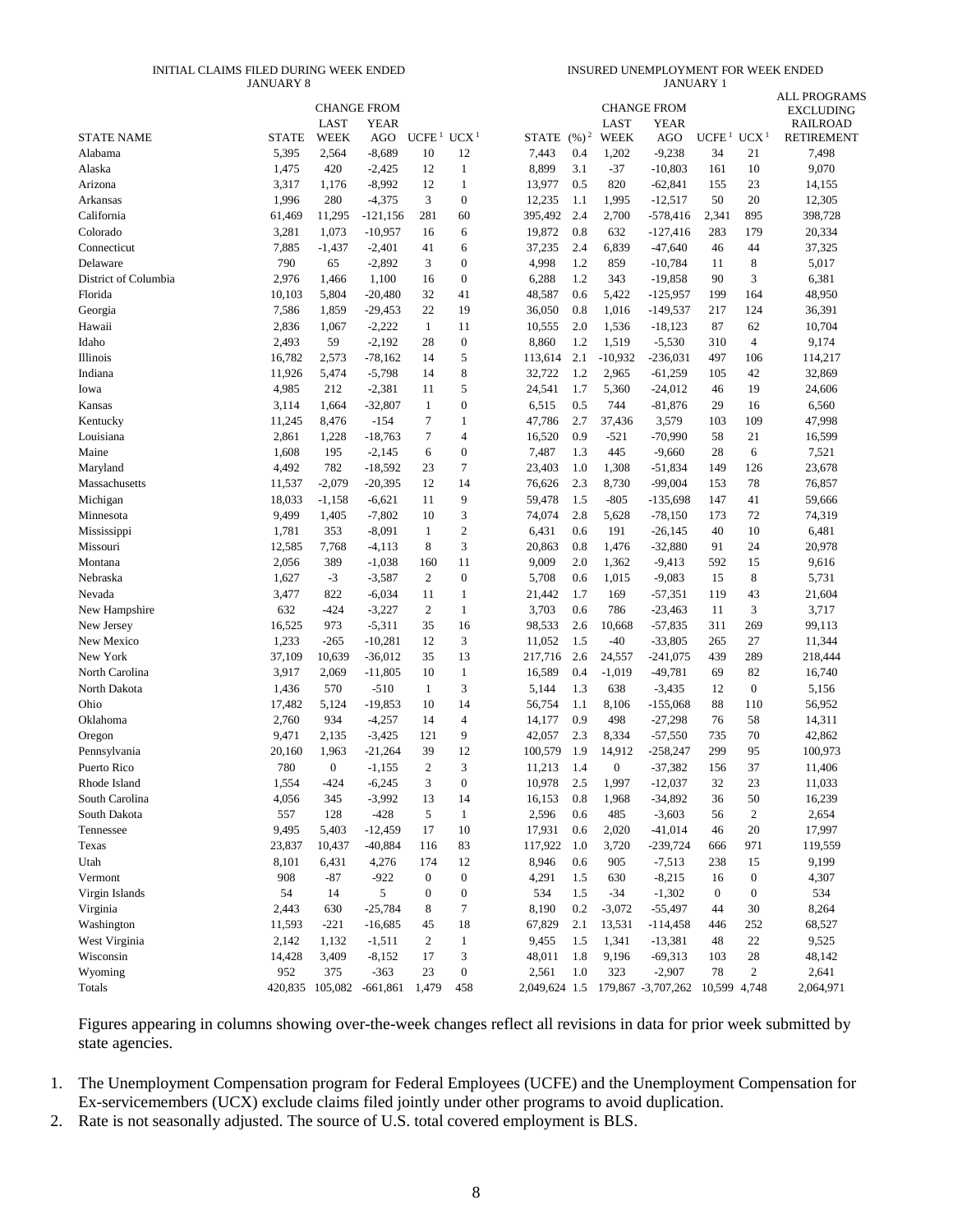### **UNADJUSTED INITIAL CLAIMS FOR WEEK ENDED JANUARY 8, 2022**

### STATES WITH AN INCREASE OF MORE THAN 1,000

| <b>State</b>             | <b>Change</b> | <b>State Supplied Comment</b>                                                                                                                                                                    |
|--------------------------|---------------|--------------------------------------------------------------------------------------------------------------------------------------------------------------------------------------------------|
| CA                       | $+11,295$     | Layoffs in the agriculture, forestry, fishing and hunting and other services industries.                                                                                                         |
| $\ensuremath{\text{NY}}$ | $+10,639$     | Layoffs in the transportation and warehousing, health care and social assistance, and public                                                                                                     |
|                          |               | administration industries.                                                                                                                                                                       |
| TX                       | $+10,437$     | Layoffs in the manufacturing industry.                                                                                                                                                           |
| KY                       | $+8,476$      | Layoffs in the automobile industry.                                                                                                                                                              |
| <b>MO</b>                | $+7,768$      | Layoffs in the manufacturing and administrative and support and waste management and<br>remediation services industries.                                                                         |
| UT                       | $+6,431$      | No comment.                                                                                                                                                                                      |
| FL                       | $+5,804$      | No comment.                                                                                                                                                                                      |
| IN                       | $+5,474$      | No comment.                                                                                                                                                                                      |
|                          |               |                                                                                                                                                                                                  |
| <b>TN</b>                | $+5,403$      | Layoffs in the transportation and warehousing, arts, entertainment, and recreation and<br>accommodation and food services industries.                                                            |
| <b>OH</b>                | $+5,124$      | Layoffs in the automobile industry.                                                                                                                                                              |
| WI                       | $+3,409$      | Layoffs in the construction industry.                                                                                                                                                            |
| $\mathbb{L}$             | $+2,573$      | Layoffs in the construction, other services, and administrative and support and waste                                                                                                            |
|                          |               | management and remediation services industries.                                                                                                                                                  |
| AL                       | $+2,564$      | Layoffs in the health care and social assistance, construction, retail trade, educational services,                                                                                              |
|                          |               | transportation and warehousing, finance and insurance, and professional, scientific, and                                                                                                         |
|                          |               | technical services industries.                                                                                                                                                                   |
| <b>OR</b>                | $+2,135$      | No comment.                                                                                                                                                                                      |
| NC                       | $+2,069$      | Layoffs in the administrative and support and waste management and remediation services,<br>accommodation and food services, and professional, scientific, and technical services                |
|                          |               | industries.                                                                                                                                                                                      |
| PA                       | $+1,963$      | Layoffs in the construction, administrative and support and waste management and remediation<br>services, arts, entertainment, and recreation, and health care and social assistance industries. |
| <b>GA</b>                | $+1,859$      | Layoffs in the manufacturing, accommodation and food services, and trade industries.                                                                                                             |
| KS                       | $+1,664$      | No comment.                                                                                                                                                                                      |
| DC                       | $+1,466$      | No comment.                                                                                                                                                                                      |
| <b>MN</b>                | $+1,405$      | No comment.                                                                                                                                                                                      |
| LA                       | $+1,228$      | No comment.                                                                                                                                                                                      |
| AZ                       | $+1,176$      | No comment.                                                                                                                                                                                      |
| <b>WV</b>                | $+1,132$      | Layoffs in the utilities and information industries.                                                                                                                                             |
| CO                       | $+1,073$      | No comment.                                                                                                                                                                                      |
| H <sub>I</sub>           | $+1,067$      | No comment.                                                                                                                                                                                      |

### STATES WITH A DECREASE OF MORE THAN 1,000

| <b>State</b> | Change   | <b>State Supplied Comment</b>                |
|--------------|----------|----------------------------------------------|
| MA           | $-2.079$ | No comment.                                  |
| <b>CT</b>    | -1.437   | No comment.                                  |
| MI           | $-1.158$ | Fewer layoffs in the manufacturing industry. |